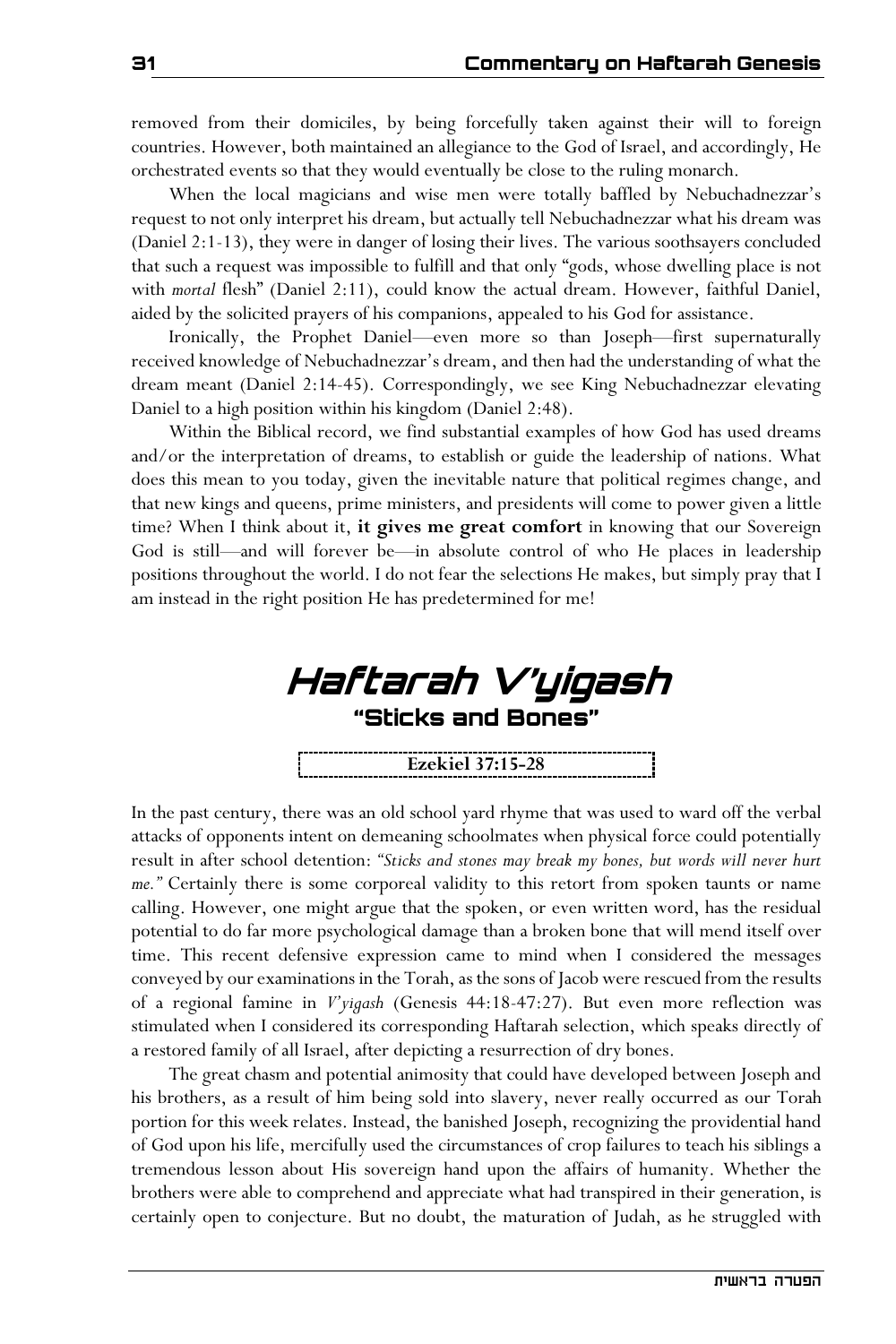personal transgressions and issues of life that drew him closer to the Creator, is certainly a contributing part. He unconditionally offered his own life for the life of his brother Benjamin, the final son of Jacob and his beloved wife Rachel:

"Then Judah approached him, and said, 'Oh my lord, may your servant please speak a word in my lord's ears, and do not be angry with your servant; for you are equal to Pharaoh. My lord asked his servants, saying, "Have you a father or a brother?" We said to my lord, "We have an old father and a little child of *his* old age. Now his brother is dead, so he alone is left of his mother, and his father loves him." Then you said to your servants, "Bring him down to me that I may set my eyes on him." But we said to my lord, "The lad cannot leave his father, for if he should leave his father, his father would die." You said to your servants, however, "Unless your youngest brother comes down with you, you will not see my face again." Thus it came about when we went up to your servant my father, we told him the words of my lord. Our father said, "Go back, buy us a little food." But we said, "We cannot go down. If our youngest brother is with us, then we will go down; for we cannot see the man's face unless our youngest brother is with us." Your servant my father said to us, **"You know that my wife bore me two sons; and the one went out from me," and I said, "Surely he is torn in pieces," and I have not seen him since. "If you take this one also from me, and harm befalls him, you will bring my gray hair down to Sheol in sorrow."** Now, therefore, when I come to your servant my father, and the lad is not with us, since his life is bound up in the lad's life, when he sees that the lad is not *with us*, he will die. Thus your servants will bring the gray hair of your servant our father down to Sheol in sorrow. For your servant became surety for the lad to my father, saying, "If I do not bring him *back* to you, then let me bear the blame before my father forever." Now, therefore, please let your servant remain instead of the lad a slave to my lord, and let the lad go up with his brothers. For how shall I go up to my father if the lad is not with me—for fear that I see the evil that would overtake my father?'" (Genesis 44:18-34).

It is at this point in our Torah reading that the clear distinction between the two leading sons of Jacob is indelibly marked. Judah, the fourth son of Jacob and Leah, had become the dominant brother of his generation, and ultimately received the mantle of inheriting the line of blessing passed down from Abraham to Isaac to Jacob. On the other hand, the two sons of Jacob and Rachel, Joseph and to a lesser extent Benjamin, maintained a different stature with Joseph perhaps predominating as a Messiah-like son saving Israel from extinction. Due to Joseph's position as the viceroy of Egypt and his marriage to Asenath, the daughter of the priest of On (Genesis 41:45), and father of the two sons Manasseh and Ephraim, Joseph eventually received a double portion blessing when Jacob adopted his grandsons (Genesis 48:5), making them joint heirs with their uncles. Consequently, there would be two distinctive strains among the Ancient Israelites: those who become associated with Judah (the Southern Kingdom), and those who became associated with Joseph and son Ephraim (the Northern Kingdom).**<sup>10</sup>**

The differences between two emerging sectors of Israel began to manifest themselves after Joshua's conquest of the Promised Land. The Books of Joshua, Judges, and the Historical Books of Samuel-Kings and Chronicles, provide an overview of what transpired as the various iniquities and transgressions of the fathers—specifically worshipping other gods—were passed down and multiplied from generation to generation just as the Torah said they would:

**<sup>10</sup>** Cf. Genesis 48:19-20.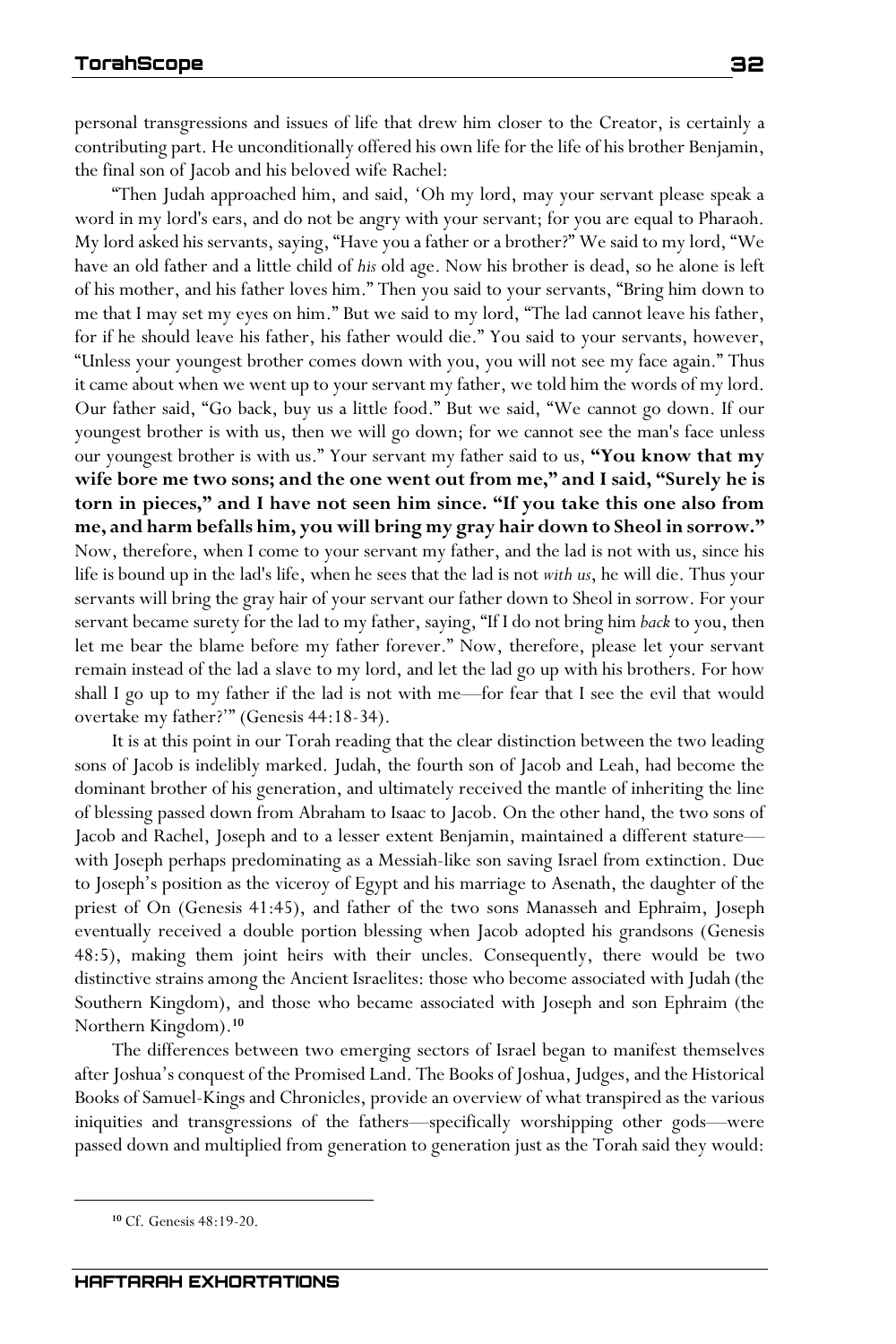"You shall have no other gods before Me. You shall not make for yourself an idol, or any likeness of what is in heaven above or on the earth beneath or in the water under the earth. You shall not worship them or serve them; for I, the LORD your God, am a jealous God, **visiting the iniquity of the fathers on the children, on the third and the fourth generations of those who hate Me, but showing lovingkindness to thousands, to those who love Me and keep My commandments"** (Exodus 20:3-6).

By the time one arrives at Ezekiel's generation, the required judgment upon and exile of the Northern and Southern Kingdoms has been dispensed. God has used the Assyrians and the Babylonians to take the Israelites away from the Promised Land, sending many into the nations. The promise of a restoration of the captives to Zion came to Ezekiel in a vision of dry bones coming to life, as they took on sinew, muscles, and flesh (Ezekiel 37:1-14). Then a profound prophecy was made about returning all Israel to the Promised Land:

"'Then you will know that I am the LORD, when I have opened your graves and caused you to come up out of your graves, My people. **I will put My Spirit within you and you will come to life, and I will place you on your own land.** Then you will know that I, the LORD, have spoken and done it,' declares the LORD" (Ezekiel 37:13-14).

What an awesome vision about Israel's restoration! The balance of Ezekiel 37, which makes up Haftarah *V'yigash*, describes aspects of what the sticks of reunification entail. The picture of two inscribed sticks in the hand of the Son of Man is prophetically comforting, when you consider how Judah and his companions and Joseph and his companions, will one day be reunited:

"The word of the LORD came again to me saying, 'And you, son of man, take for yourself one stick and write on it, "For Judah and for the sons of Israel, his companions"; then take another stick and write on it, "For Joseph, the stick of Ephraim and all the house of Israel, his companions." Then join them for yourself one to another into one stick, that they may become one in your hand" (Ezekiel 37:15-17).

A proper interpretation and application of the specific promises seen in Ezekiel 37:15- 28 are things over which many people today do not agree. Some Jewish interpreters believe that the prophecies have been fulfilled. Some Christian interpreters allegorize these prophecies as speaking of ecumenical unity in today's Church. Various Messianic interpreters often believe that these are futuristic prophecies, and others simply do not want to touch them because of controversy. Those who do touch these prophecies of Scripture are very brave souls indeed!

When one sees the various views present of Ezekiel 37:15-28 in the Messianic movement, you find **a great number of sticks and stones of verbal and written accusation.** There can be abuse, slander, hatred, strife, and all sorts of evil deriving from various people—simply because you have decided to offer your interpretation of a prophecy speaking of Israel's restoration. Instead of bringing great comfort and encouragement to God's people, particularly in the past decade as the Messianic movement has grown significantly, these verses have been used to bring great division. *But this is no fault of the Scriptures!* It is instead the fault of those who fail to look at Ezekiel 37:15-28 with an attitude closely guided by the Holy Spirit.

It is a shame that every year when we encounter *V'yigash*, the great reconciliation that took place in Egypt over three millennia ago, and Haftarah *V'yigash*, which prophesies of the full restoration of the whole House of Israel are read—ancient animosities tend to prevail. Is it possible that the iniquities of the fathers are simply being passed down to the third and fourth generations that are alive today? Are old wounds of Jewish and Christian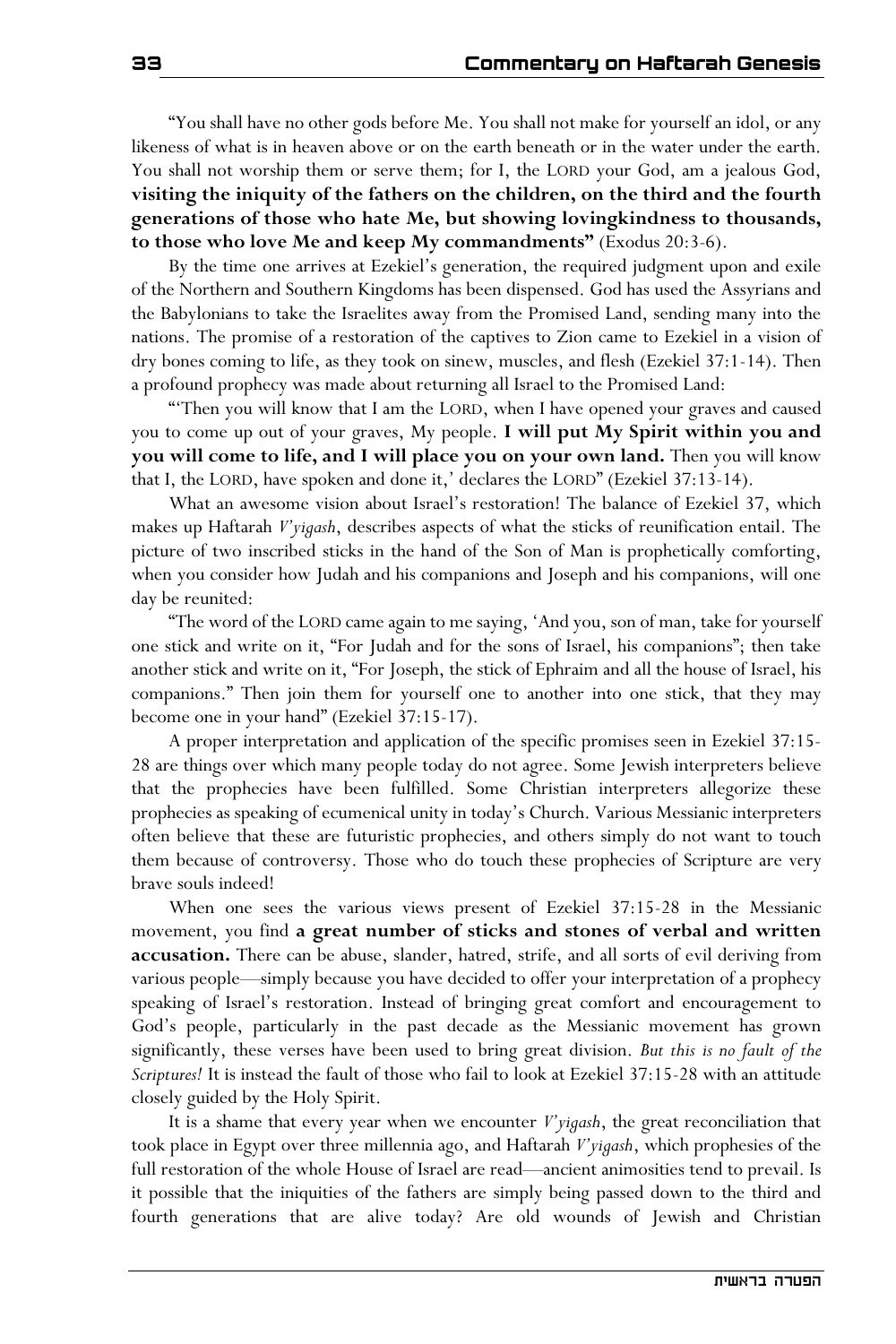misunderstanding, pogroms, persecutions, inquisitions, the Holocaust, and prejudice simply being replayed by another set of actors? Is there reconciliation that needs to take place among those today who make up the Messianic movement, namely Jewish Believers who have recognized Yeshua as Messiah, and non-Jewish Believers who have embraced their Hebraic Roots?**<sup>11</sup>**

While attempts at reconciliation have been made in recent years, the ability to overcome the spoken and written words of contempt has continued to fall short of the goal of universal acceptance. A spiritually edifying and constructive way to approach the issues has often not prevailed. As you read the balance of Ezekiel's prophecy, you will have to note that many of the aspects of the promised restoration have not come to pass. Most notable is the fact that God's Sanctuary will be in the midst of the Earth forever! Does anyone honestly argue that this has taken place yet in such fullness? What will it take in order to see it finally take place?

"The word of the LORD came again to me saying, 'And you, son of man, take for yourself one stick and write on it, "For Judah and for the sons of Israel, his companions"; then take another stick and write on it, "For Joseph, the stick of Ephraim and all the house of Israel, his companions." Then join them for yourself one to another into one stick, that they may become one in your hand. When the sons of your people speak to you saying, "Will you not declare to us what you mean by these?" say to them, "Thus says the Lord GOD, 'Behold, I will take the stick of Joseph, which is in the hand of Ephraim, and the tribes of Israel, his companions; and I will put them with it, with the stick of Judah, and make them one stick, and they will be one in My hand.'" The sticks on which you write will be in your hand before their eyes. 'Say to them, "Thus says the Lord GOD, 'Behold, I will take the sons of Israel from among the nations where they have gone, and I will gather them from every side and bring them into their own land; and I will make them one nation in the land, on the mountains of Israel; and one king will be king for all of them; and they will no longer be two nations and no longer be divided into two kingdoms. They will no longer defile themselves with their idols, or with their detestable things, or with any of their transgressions; but I will deliver them from all their dwelling places in which they have sinned, and will cleanse them. And they will be My people, and I will be their God. My servant David will be king over them, and they will all have one shepherd; and they will walk in My ordinances and keep My statutes and observe them. They will live on the land that I gave to Jacob My servant, in which your fathers lived; and they will live on it, they, and their sons and their sons' sons, forever; and David My servant will be their prince forever. I will make a covenant of peace with them; it will be an everlasting covenant with them. And I will place them and multiply them, and will set My sanctuary in their midst forever. My dwelling place also will be with them; and I will be their God, and they will be My people. And the nations will know that I am the LORD who sanctifies Israel, when My sanctuary is in their midst forever'"'" (Ezekiel 37:21-28).

In recent years, we have likely seen the beginning of the fulfillment of this prophecy, and many others. The formation of the State of Israel in 1948 was a significant part of this. Jewish people coming to faith in Messiah Yeshua is also quite significant and absolutely

**<sup>11</sup>** Interpreting Ezekiel 37:15-28, Joseph Blenkinsopp considers the "immensely problematic issue of Christian-Jewish relations…The attainment of a lost unity may be an eschatological goal but one that no Christian body professing allegiance to the biblical tradition can afford to neglect" (*Interpretation, A Bible Commentary for Teaching and Preaching: Ezekiel* [Louisville, KY: John Knox Press, 1990], 175). He, and other interpreters, often view Ezekiel 37:15-28 as a word regarding the unity that is to occur among God's people both internally within their own denomination, and externally between Christians and Jews.